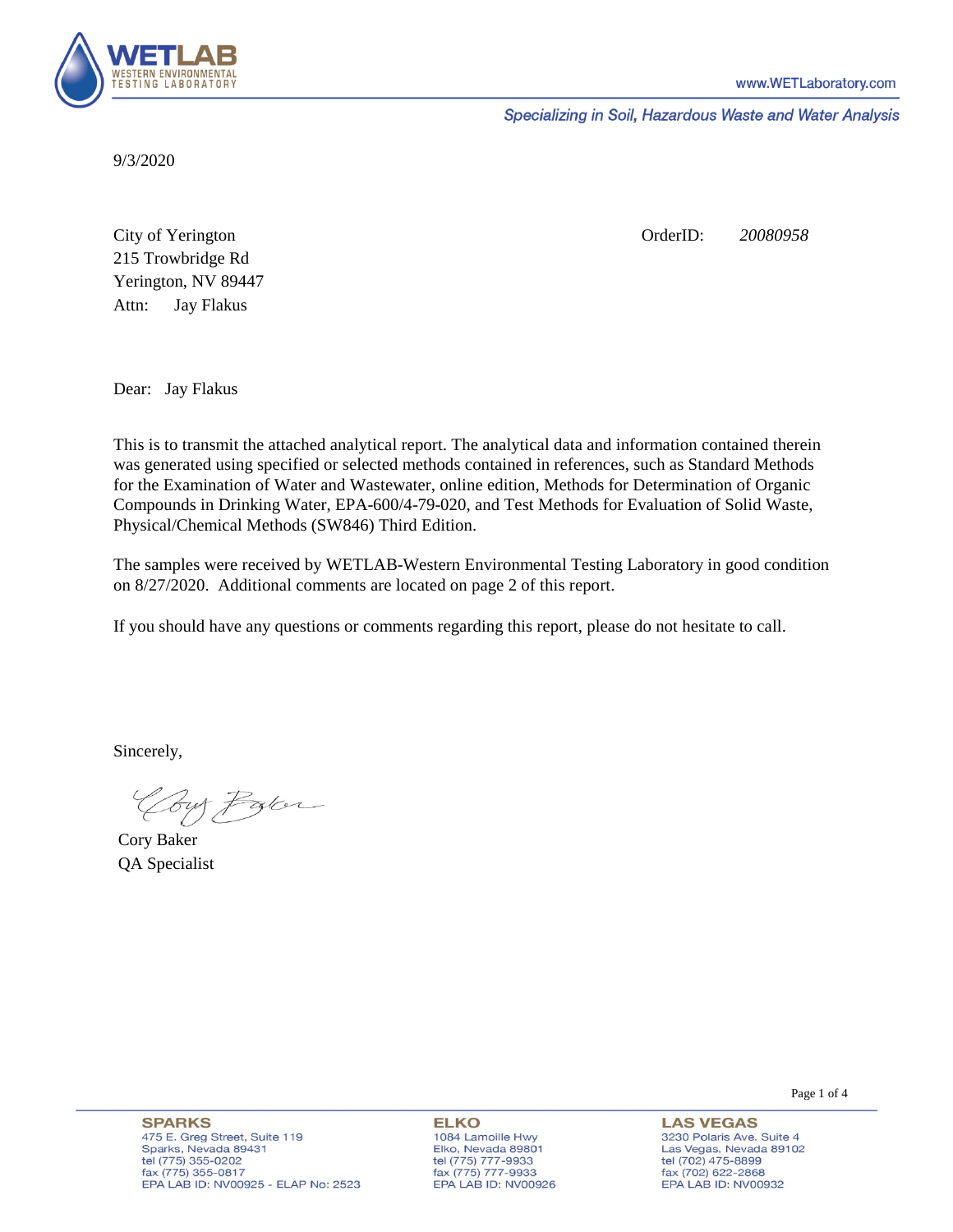### *City of Yerington - 20080958*

### **Specific Report Comments**

None

| <b>Report Legend</b> |                          |                                                                                                                                                                                                                           |
|----------------------|--------------------------|---------------------------------------------------------------------------------------------------------------------------------------------------------------------------------------------------------------------------|
| B                    |                          | -- Blank contamination; Analyte detected above the method reporting limit in an associated blank                                                                                                                          |
| D                    | $- -$                    | Due to the sample matrix dilution was required in order to properly detect and report the analyte. The reporting limit has<br>been adjusted accordingly.                                                                  |
| HT                   |                          | Sample analyzed beyond the accepted holding time                                                                                                                                                                          |
| J                    |                          | The reported value is between the laboratory method detection limit and the laboratory practical quantitation limit. The<br>reported result should be considered an estimate.                                             |
| K                    | $\overline{\phantom{a}}$ | The TPH Diesel Concentration reported here likely includes some heavier TPH Oil hydrocarbons reported in the TPH<br>Diesel range as per EPA 8015.                                                                         |
| L                    |                          | The TPH Oil Concentration reported here likely includes some lighter TPH Diesel hydrocarbons reported in the TPH Oil<br>range as per EPA 8015.                                                                            |
| M                    |                          | The matrix spike/matrix spike duplicate (MS/MSD) values for the analysis of this parameter were outside acceptance<br>criteria due to probable matrix interference. The reported result should be considered an estimate. |
| N                    | $\overline{\phantom{a}}$ | There was insufficient sample available to perform a spike and/or duplicate on this analytical batch.                                                                                                                     |
| NC                   |                          | Not calculated due to matrix interference                                                                                                                                                                                 |
| QD                   | $\overline{\phantom{a}}$ | The sample duplicate or matrix spike duplicate analysis demonstrated sample imprecision. The reported result should be<br>considered an estimate.                                                                         |
| QL                   |                          | The result for the laboratory control sample (LCS) was outside WETLAB acceptance criteria and reanalysis was not<br>possible. The reported data should be considered an estimate.                                         |
| S                    |                          | Surrogate recovery was outside of laboratory acceptance limits due to matrix interference. The associated blank and LCS<br>surrogate recovery was within acceptance limits                                                |
| SC                   |                          | Spike recovery not calculated. Sample concentration $>4X$ the spike amount; therefore, the spike could not be adequately<br>recovered                                                                                     |
| U                    |                          | The analyte was analyzed for, but was not detected above the level of the reported sample reporting/quantitation limit. The<br>reported result should be considered an estimate.                                          |
| $\sim$               |                          | $\mathbf{1}$ $\mathbf{1}$ $\alpha$                                                                                                                                                                                        |

#### **General Lab Comments**

Per method recommendation (section 4.4), Samples analyzed by methods EPA 300.0 and EPA 300.1 have been filtered prior to analysis.

The following is an interpretation of the results from EPA method 9223B:

A result of zero (0) indicates absence for both coliform and Escherichia coli meaning the water meets the microbiological requirements of the U.S. EPA Safe Drinking Water Act (SDWA). A result of one (1) for either test indicates presence and the water does not meet the SDWA requirements. Waters with positive tests should be disinfected by a certified water treatment operator and retested.

Per federal regulation the holding time for the following parameters in aqueous/water samples is 15 minutes: Residual Chlorine, pH, Dissolved Oxygen, Sulfite.

**ELKO** 1084 Lamoille Hwy Elko, Nevada 89801 tel (775) 777-9933<br>fax (775) 777-9933 EPA LAB ID: NV00926 Page 2 of 4

**LAS VEGAS** 3230 Polaris Ave. Suite 4 Las Vegas, Nevada 89102 tel (702) 475-8899<br>fax (702) 622-2868 EPA LAB ID: NV00932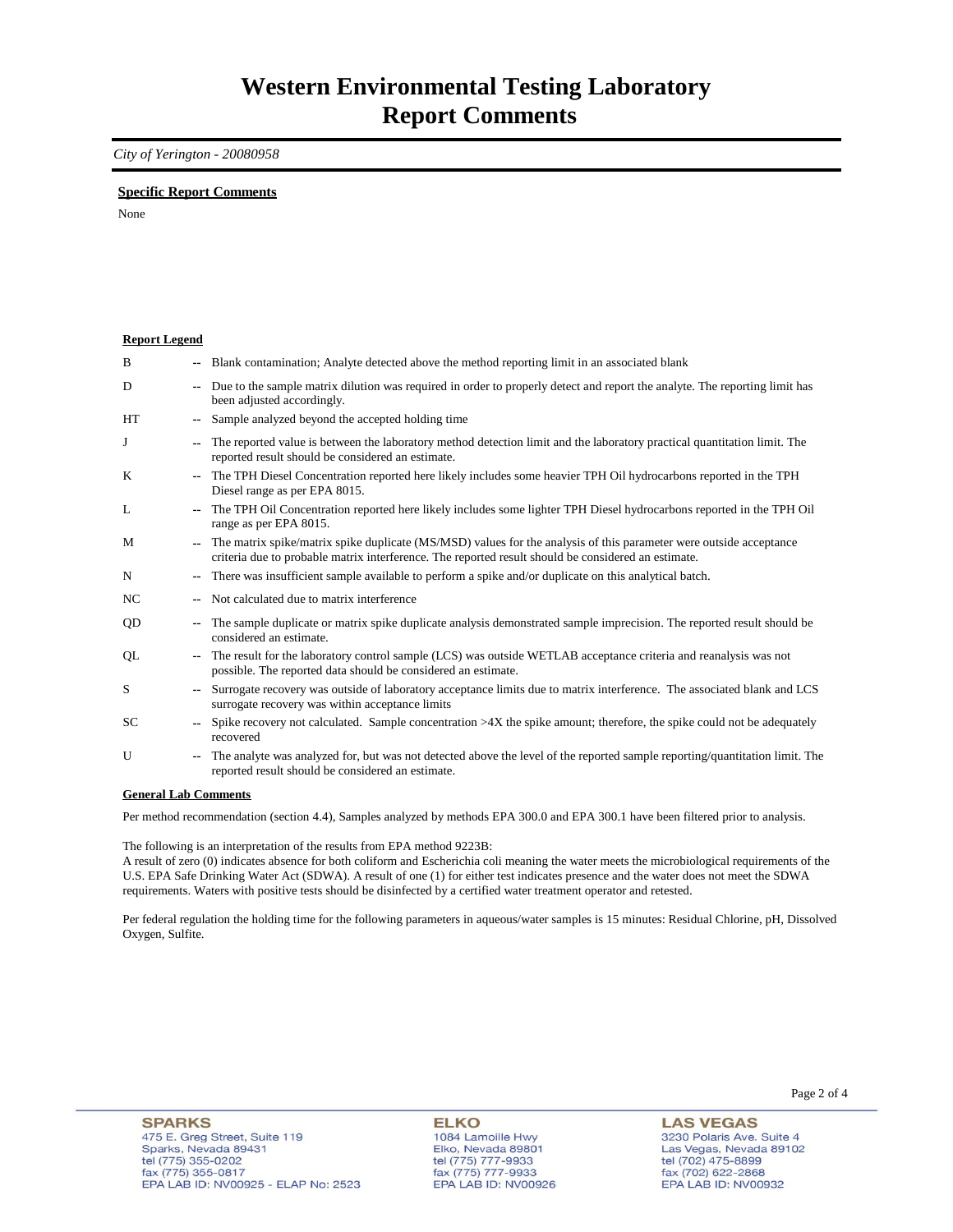## **Western Environmental Testing Laboratory Analytical Report**

| <b>City of Yerington</b>        | <b>Date Printed:</b><br>9/3/2020 |                                 |              |              |    |                                           |               |                 |         |
|---------------------------------|----------------------------------|---------------------------------|--------------|--------------|----|-------------------------------------------|---------------|-----------------|---------|
| 215 Trowbridge Rd               |                                  |                                 |              |              |    | OrderID:<br>20080958                      |               |                 |         |
| Yerington, NV 89447             |                                  |                                 |              |              |    |                                           |               |                 |         |
| Attn: Jay Flakus                |                                  |                                 |              |              |    |                                           |               |                 |         |
| Phone: (775) 302-1155           | <b>NoFax</b><br>Fax:             |                                 |              |              |    |                                           |               |                 |         |
| <b>PO\Project:</b>              | City of Yerington NV/LY-0255-C   |                                 |              |              |    |                                           |               |                 |         |
| <b>Customer Sample ID:</b>      | 422 Silver Star Ct.              |                                 |              |              |    | Collect Date/Time: 8/27/2020 09:30        |               |                 |         |
| <b>WETLAB Sample ID:</b>        | 20080958-001                     | <b>Field Residual Chlorine:</b> |              | $0.45$ mg/L  |    | Receive Date: 8/27/2020 13:26             |               |                 |         |
| Analyte                         | Method                           | <b>Results</b>                  | Units        | DF           | RL | Analyzed                                  | <b>DW MCL</b> | Pass/Fail LabID |         |
| <b>Microbiological Analyses</b> |                                  |                                 |              |              |    |                                           |               |                 |         |
| <b>Total Coliform</b>           | SM 9223B (IDEXX 0                |                                 | $/100$ mL    | $\mathbf{1}$ |    | 8/27/2020                                 | $0/100$ mL    | Pass            | NV00925 |
| Escherichia Coli                | SM 9223B (IDEXX 0                |                                 | $/100$ mL    | 1            |    | 8/27/2020                                 | $0/100$ mL    | Pass            | NV00925 |
| <b>Customer Sample ID:</b>      | 102 S. Main St.                  |                                 |              |              |    | <b>Collect Date/Time:</b> 8/27/2020 09:38 |               |                 |         |
| <b>WETLAB Sample ID:</b>        | 20080958-002                     | <b>Field Residual Chlorine:</b> |              | $0.38$ mg/L  |    | <b>Receive Date:</b> 8/27/2020 13:26      |               |                 |         |
| Analyte                         | Method                           | <b>Results</b>                  | <b>Units</b> | DF           | RL | Analyzed                                  | <b>DW MCL</b> | Pass/Fail LabID |         |
| <b>Microbiological Analyses</b> |                                  |                                 |              |              |    |                                           |               |                 |         |
| <b>Total Coliform</b>           | SM 9223B (IDEXX 0                |                                 | $/100$ mL    | 1            |    | 8/27/2020                                 | $0/100$ mL    | Pass            | NV00925 |
| Escherichia Coli                | SM 9223B (IDEXX 0                |                                 | $/100$ mL    | 1            |    | 8/27/2020                                 | $0/100$ mL    | Pass            | NV00925 |
| <b>Customer Sample ID:</b>      | 35 Whiteface Ln.                 |                                 |              |              |    | <b>Collect Date/Time:</b> 8/27/2020 09:15 |               |                 |         |
| <b>WETLAB Sample ID:</b>        | 20080958-003                     | <b>Field Residual Chlorine:</b> |              | $0.31$ mg/L  |    | <b>Receive Date:</b> 8/27/2020 13:26      |               |                 |         |
| Analyte                         | Method                           | <b>Results</b>                  | <b>Units</b> | DF           | RL | Analyzed                                  | <b>DW MCL</b> | Pass/Fail LabID |         |
| <b>Microbiological Analyses</b> |                                  |                                 |              |              |    |                                           |               |                 |         |
| <b>Total Coliform</b>           | SM 9223B (IDEXX 0                |                                 | $/100$ mL    | 1            |    | 8/27/2020                                 | $0/100$ mL    | Pass            | NV00925 |
| Escherichia Coli                | SM 9223B (IDEXX 0                |                                 | $/100$ mL    | 1            |    | 8/27/2020                                 | $0/100$ mL    | Pass            | NV00925 |

*DF=Dilution Factor, RL = Reporting Limit (minimum 3X the MDL), ND = Not Detected <RL or <MDL (if listed)* Page 3 of 4

**SPARKS** 475 E. Greg Street, Suite 119 Sparks, Nevada 89431<br>tel (775) 355-0202<br>fax (775) 355-0817 EPA LAB ID: NV00925 - ELAP No: 2523

**ELKO** 1084 Lamoille Hwy Elko, Nevada 89801<br>tel (775) 777-9933<br>fax (775) 777-9933 EPA LAB ID: NV00926 **LAS VEGAS** 3230 Polaris Ave. Suite 4 Las Vegas, Nevada 89102 tel (702) 475-8899<br>fax (702) 622-2868<br>EPA LAB ID: NV00932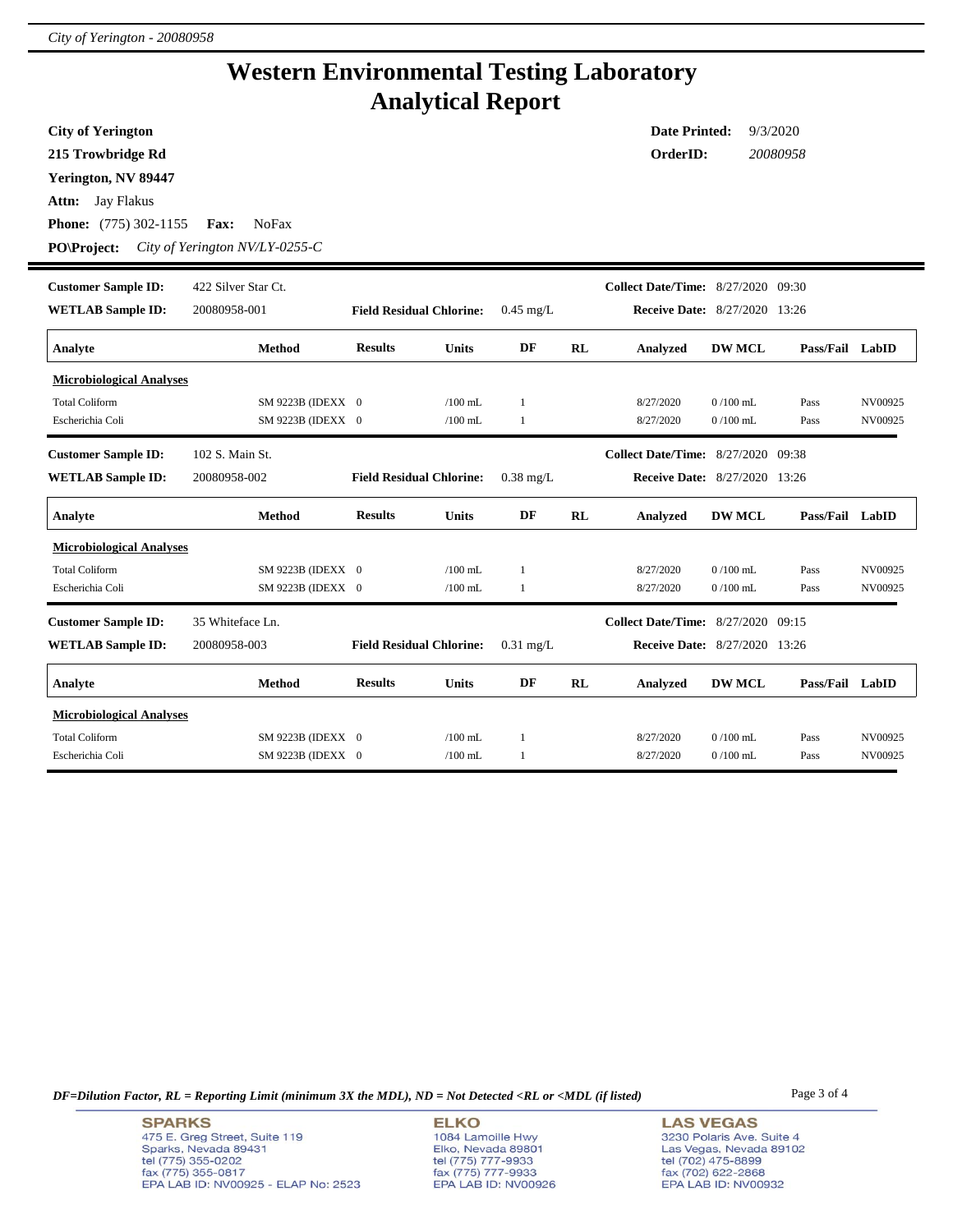# **Western Environmental Testing Laboratory QC Report**

| <b>OCBatchID</b> | <b>QCType</b> | <b>Parameter</b>      | <b>Method</b>     | Result                            | Actual                         | $%$ Rec                    | <b>Units</b> |            |
|------------------|---------------|-----------------------|-------------------|-----------------------------------|--------------------------------|----------------------------|--------------|------------|
| QC20081258       | Blank 1       | <b>Total Coliform</b> | SM 9223B (IDEX    | $\mathbf{0}$                      |                                |                            | $/100$ mL    |            |
|                  |               | Escherichia Coli      | SM 9223B (IDEX    | $\mathbf{0}$                      |                                |                            | $/100$ mL    |            |
| <b>OCBatchID</b> | <b>QCType</b> | <b>Parameter</b>      | <b>Method</b>     | <b>Duplicate</b><br><b>Sample</b> | <b>Sample</b><br><b>Result</b> | <b>Duplicate</b><br>Result | <b>Units</b> | <b>RPD</b> |
| QC20081258       | Duplicate 1   | <b>Total Coliform</b> | SM 9223B (IDEXX C | 20080970-002                      | $\mathbf{0}$                   | $\mathbf{0}$               | $/100$ mL    | $<$ 1%     |
|                  |               | Escherichia Coli      | SM 9223B (IDEXX C | 20080970-002                      | $\mathbf{0}$                   | $\mathbf{0}$               | $/100$ mL    | $<$ 1%     |
| QC20081258       | Duplicate 2   | <b>Total Coliform</b> | SM 9223B (IDEXX C | 20080973-003                      | $\mathbf{0}$                   | $\mathbf{0}$               | $/100$ mL.   | ${<}1\%$   |
|                  |               | Escherichia Coli      | SM 9223B (IDEXX C | 20080973-003                      | $\mathbf{0}$                   | $\mathbf{0}$               | $/100$ mL    | $<$ 1%     |

*DF=Dilution Factor, RL = Reporting Limit (minimum 3X the MDL), ND = Not Detected <RL or <MDL (if listed)* Page 4 of 4

**SPARKS** 475 E. Greg Street, Suite 119 Sparks, Nevada 89431<br>tel (775) 355-0202<br>fax (775) 355-0817 EPA LAB ID: NV00925 - ELAP No: 2523

**ELKO** 1084 Lamoille Hwy Elko, Nevada 89801<br>tel (775) 777-9933<br>fax (775) 777-9933 EPA LAB ID: NV00926

**LAS VEGAS** 3230 Polaris Ave. Suite 4 Las Vegas, Nevada 89102<br>tel (702) 475-8899<br>fax (702) 622-2868<br>EPA LAB ID: NV00932